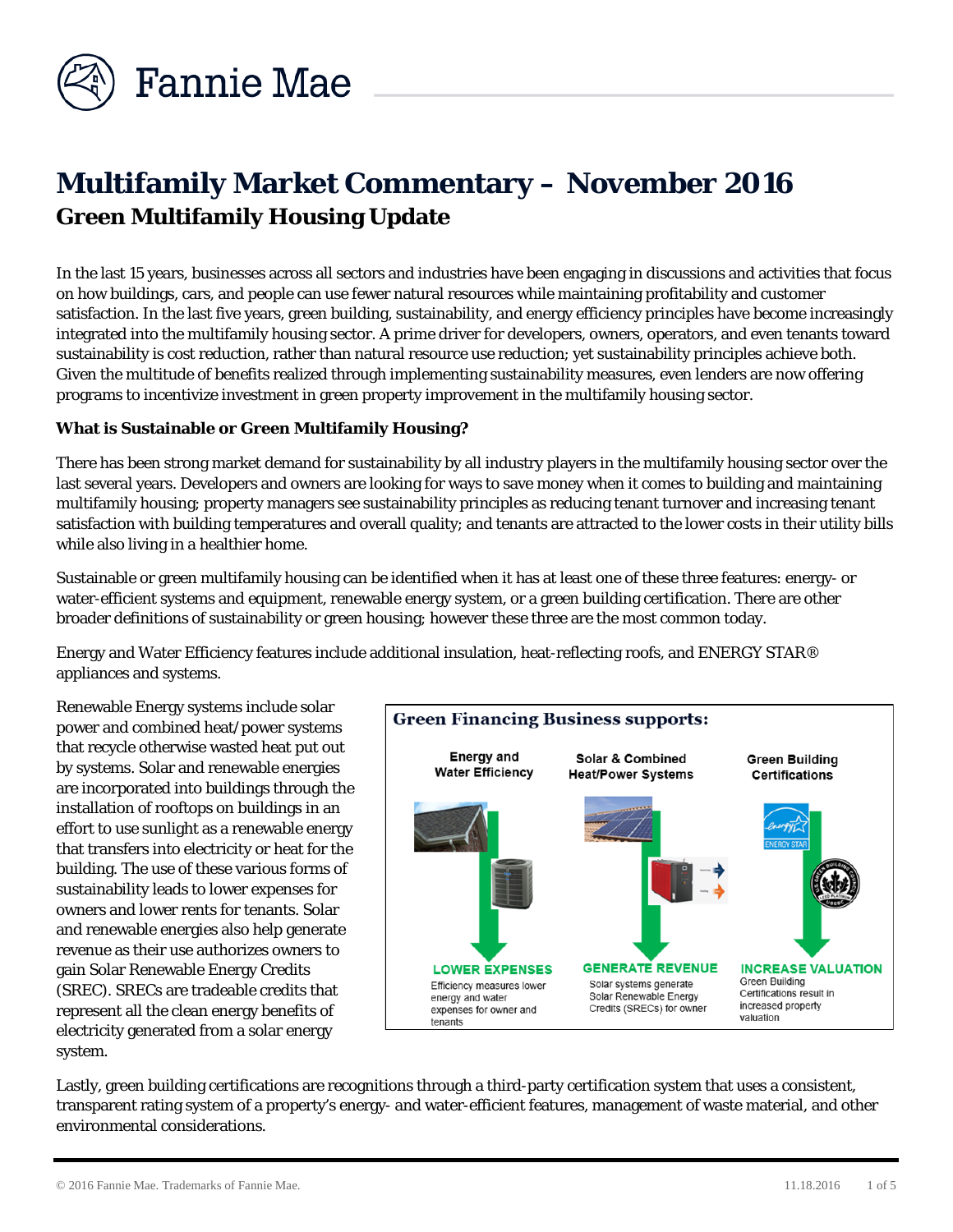

## **How Multifamily Properties are Certified, Scored, or Rated as Green**

Sustainable features may not always be visible immediately at a property. One sustainable activity is to set timers on all systems, such as garage lighting and water irrigation systems, to minimize or eliminate unnecessary use. Similarly, additional insulation in walls and energy-efficient doors and roofs may not be conspicuous. To capture the green features and summarize the "amount" or "level" of sustainability embodied by a property, green building certifications have been created. There are internationally and nationally recognized certifications, such as Leadership in Energy and Environmental Design (LEED) and ENERGY STAR®, to regional and local certifications such as Earthcraft, used mainly in the Southeast U.S. and Build It Green used primarily in California. Through these systems, third-party organizations verify that a property was designed and constructed with the intention of improving performance through various green qualifiers such as energy savings, water efficiency, carbon dioxide emission reductions, etc.

For example, LEED – which was developed and maintained by the U.S. Green Building Council – certifies across all building types including both commercial and residential. LEED grants buildings with four different types of ratings: certified (40-49 points), silver (50-59 points), gold (60-79 points), and platinum (80+). The certifications also include five categories: sustainable sites, water efficiency, energy and atmosphere, materials and resources, and indoor environmental quality. In parallel, the ENERGY STAR 1-to-100 score and resulting certification was created by the Environmental Protection Agency (EPA) and has existed for 15 years. The ENERGY STAR Score and certification for Existing Multifamily rating system was launched in 2014 with the assistance of Fannie Mae. In contrast to LEED, the EPA focuses on energy use and carbon emissions rather than water efficiency, materials, and resources for example. On a scale of 1 to 100, an ENERGY STAR score of 50 indicates the property is performing better than 50 percent of peer buildings in the U.S., and a score of 75 or above also grants eligibility to a building to receive an ENERGY STAR certification.

These rating systems and others are increasingly being applied to multifamily new construction and existing properties. Below is a table of the top 10 states ranked by their per capita square footage of LEED certified projects in 2015.

| <b>State Listed With Ranking</b> | # of Projects | Per Capita Sq. Ft. |
|----------------------------------|---------------|--------------------|
| 1. Illinois                      | 161           | 3.43               |
| 2. Maryland                      | 127           | 3.06               |
| 3. Massachusets                  | 112           | 3.03               |
| 4. Washington                    | 101           | 2.60               |
| 5. Colorado                      | 95            | 2.43               |
| 6. Nevada                        | 30            | 2.42               |
| 7. California                    | 618           | 2.34               |
| 8. Texas                         | 237           | 2.09               |
| 9. Virginia                      | 121           | 1.63               |
| <b>10. Utah</b>                  | 31            | 1.63               |
| Washington, D.C.*                | 84            | 19.30              |

# **Top 10 States with the Highest LEED Certifications Issued in 2015 for All Asset Types**

*\*Note – Since D.C. is not a state, it is not ranked. Source: USGBC*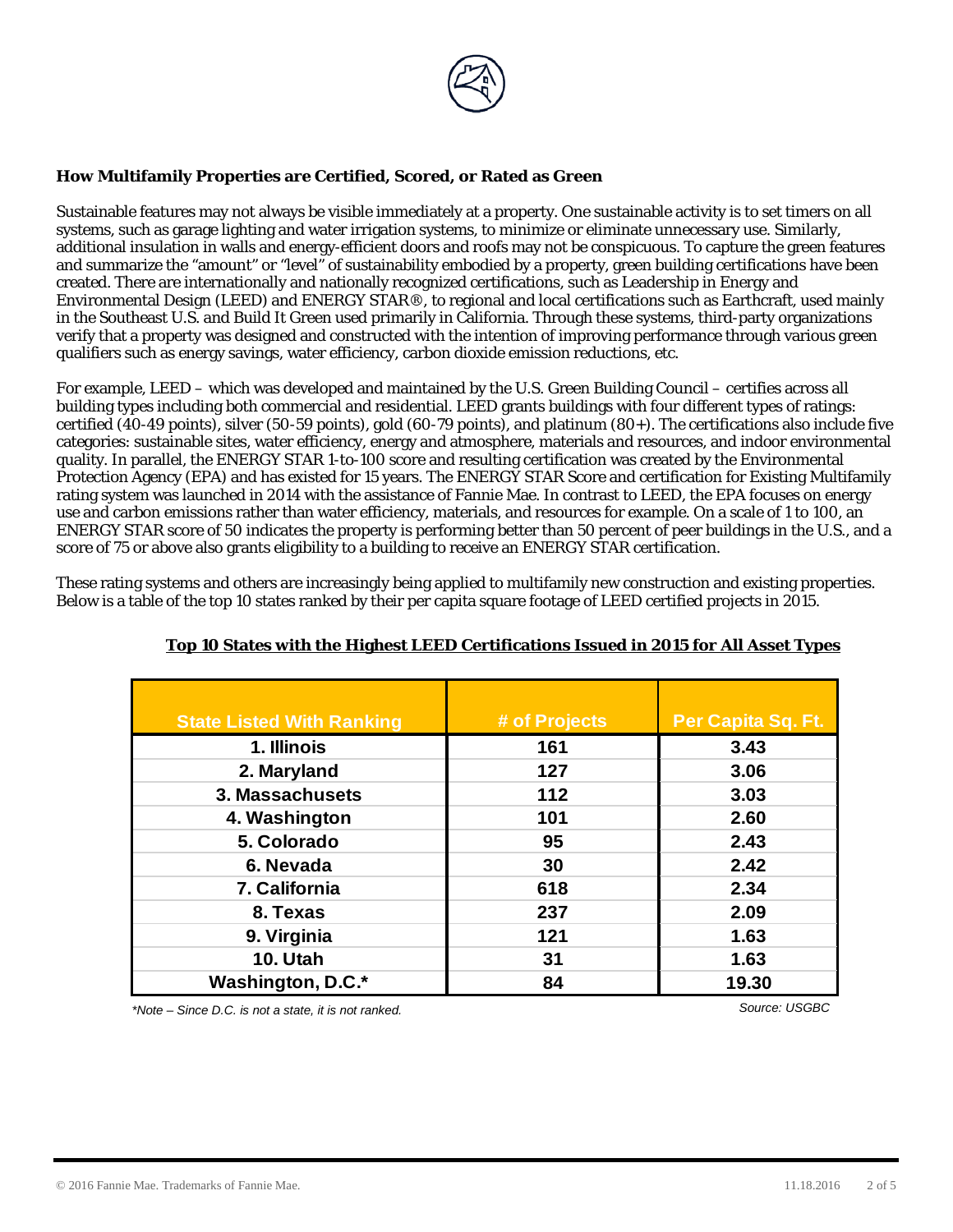

#### **Fannie Mae's Green Products**

Fannie Mae's multifamily housing business currently offers three green financing products for its customers. The Green Rewards, Green Building Certification Pricing Break, and Green Preservation Plus products offer customers a myriad of options and savings for incorporating green and sustainable features in their properties. Each product is unique in the rewards it offers by being dependent on the type of green and sustainable implementation that a property contains. A chart highlighting the characteristics of each multifamily green product is below.

|                                                   | <b>Green Rewards</b>                                                                                            | <b>Green Building</b><br><b>Certification Pricing Break</b>                          | Green<br><b>Preservation Plus</b>                                              |
|---------------------------------------------------|-----------------------------------------------------------------------------------------------------------------|--------------------------------------------------------------------------------------|--------------------------------------------------------------------------------|
| <b>Ideal fit</b>                                  | Existing properties ready to<br>make energy- and water-saving<br>improvements                                   | New construction or existing<br>properties awarded a green<br>building certification | Existing properties ready<br>to make energy- and water-<br>saving improvements |
| Loan type                                         | Refinance, acquisition,<br>supplemental, and 2nd<br>supplemental                                                | Refinance, acquisition, and<br>supplemental                                          | Refinance and acquisition                                                      |
| <b>Affordability</b><br>requirement/AMI           | None                                                                                                            | None                                                                                 | Multifamily Affordable<br>Housing only                                         |
| <b>Energy and water</b><br>audit report cost      | 100% paid by Fannie Mae                                                                                         | <b>N/A</b>                                                                           | 100% paid by Fannie Mae                                                        |
| <b>Pricing incentive</b>                          | Lower interest rate                                                                                             | Lower interest rate                                                                  | Lower interest rate                                                            |
| <b>Additional loan</b><br>proceeds                | Up to 5% more than standard<br>DUS Loan: underwrite 75%<br>of owner and 25% of tenant<br>projected cost savings | <b>Standard DUS</b>                                                                  | Up to 5% more than standard<br>DUS Loan                                        |
| <b>Minimum projected</b><br>consumption reduction | 20% energy or 20% water<br>consumption                                                                          | None                                                                                 | None                                                                           |
| Minimum green<br>improvement budget               | None                                                                                                            | None                                                                                 | At least 5% of loan proceeds                                                   |
| <b>Maximum LTV</b>                                | <b>Standard DUS</b>                                                                                             | <b>Standard DUS</b>                                                                  | Up to 85%                                                                      |
| <b>DSCR</b>                                       | <b>Standard DUS</b>                                                                                             | <b>Standard DUS</b>                                                                  | 1.15x                                                                          |
| <b>Documentation</b><br>requirements              | Energy and water audit report                                                                                   | Current, Fannie Mae-<br>recognized green building<br>certification                   | Energy and water audit<br>report; Pest Management<br>Report                    |
| <b>ENERGY STAR®</b><br>reporting                  | Annually                                                                                                        | Annually                                                                             | Annually                                                                       |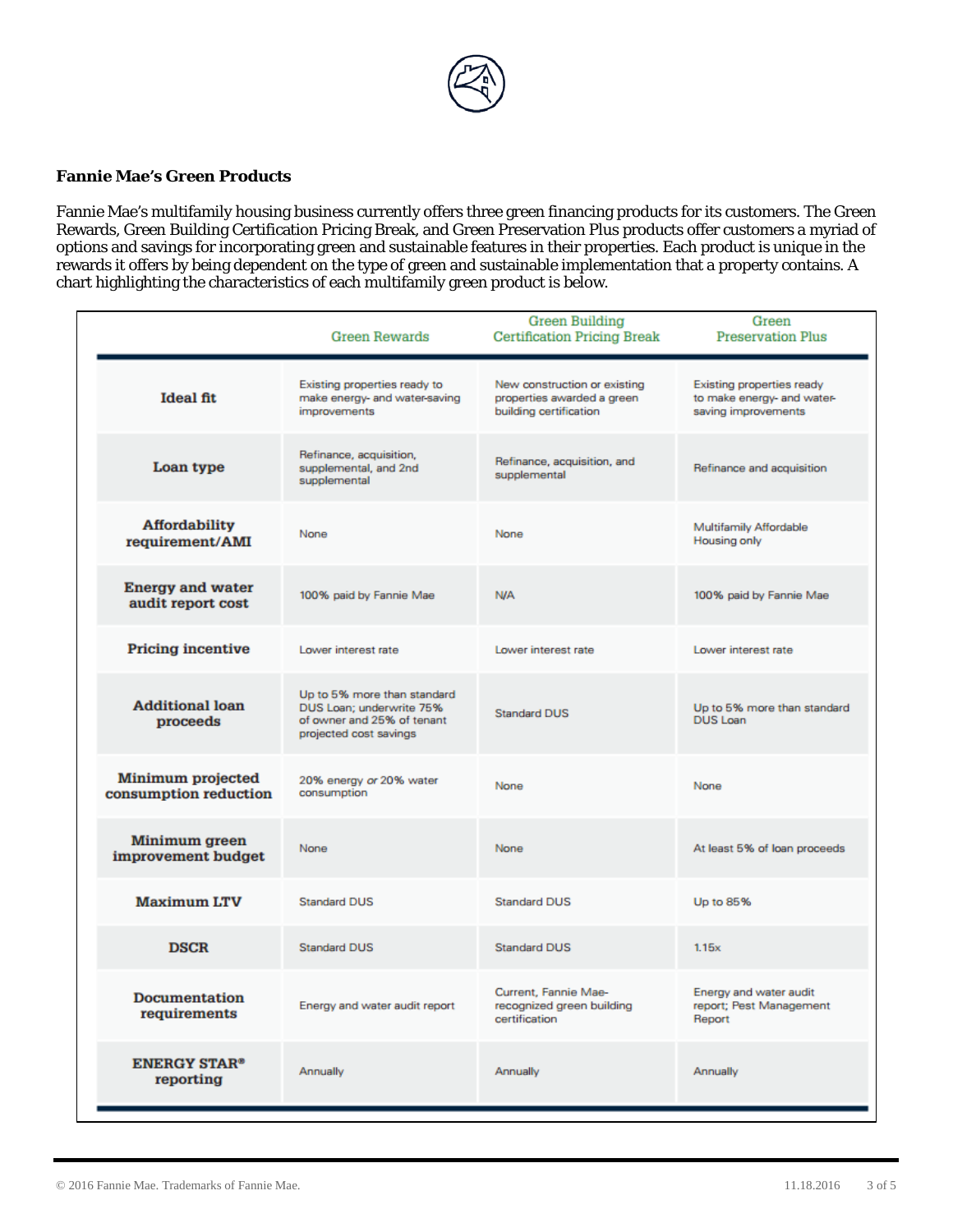

## **The Significance of Green Housing**

With all the talk about green and sustainable implementation in commercial real estate, a relevant and easy question to consider is why should anyone care about green? From a pure business and economic standpoint, green is important because of the money it saves for both property owners and tenants. The implementation of energy- and water-efficient features in a property helps owners save money and can qualify the property for various tax breaks and specialty products. When owners save money, it reduces the pressure to raise rents while it extends the useful life of the property. Most importantly, the biggest significance of green is the positive outcome on the environment. There have been numerous studies that have concluded that green multifamily housing properties can decrease overall energy use by 10 percent, decrease building operating costs by 11 percent, and also reduce water consumption by 15 percent annually. Furthermore, buildings that have been certified to a LEED Gold certificate consume 25 percent less energy, 11 percent less water, and have maintenance costs that are 19 percent lower than buildings without the gold certificate. The tenants in LEED Goldcertified buildings are also 27 percent more satisfied than living in other buildings as a result of the sustainable features. Below is a map highlighting the annual potential savings from green multifamily building in each state.



#### **The Future of Green**

The benefits of green and sustainability in the multifamily sector are plentiful. All industry players benefit from energy efficiency, water efficiency, and renewable energies. With more multifamily buildings being rated using ENERGY STAR, LEED, and other certifications, the desire to incorporate green and sustainability is higher than ever before. However, even though there are numerous benefits, sustainability and green do not come without their challenges. Since both are relatively new to the multifamily sector, the sector as a whole has not fully absorbed the benefits of green and sustainability, especially in older buildings. The future of green and sustainability in multifamily is very bright. With more awareness about the benefits of savings and effectiveness, we expect that green will become more widespread in the multifamily housing sector.